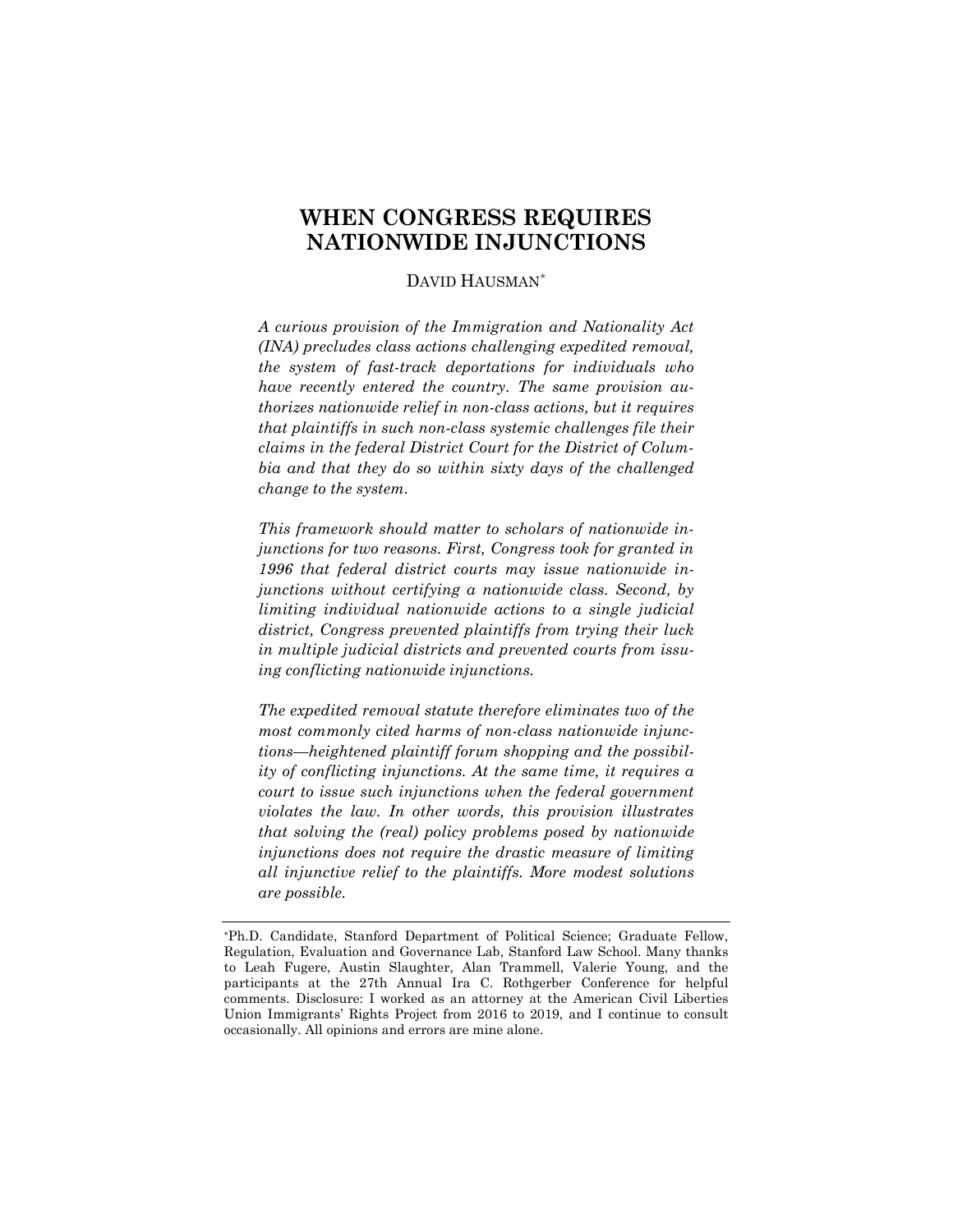| LESSONS FROM LIMITATIONS ON JUDICIAL REVIEW OF<br>L    |  |
|--------------------------------------------------------|--|
|                                                        |  |
|                                                        |  |
| B. Judicial Review of Expedited Removal Procedures 839 |  |
| C. Systemic Challenges to Expedited Removal 840        |  |
| II. IMPLICATIONS: NATIONWIDE INJUNCTIONS THAT DO       |  |
| NOT FOSTER FORUM SHOPPING OR STYMIE                    |  |
|                                                        |  |
|                                                        |  |

#### **INTRODUCTION**

On July 23, 2019, the Department of Homeland Security issued a notice expanding expedited removal, a fast-track system that allows the government to deport people without any hearing.<sup>[1](#page-1-0)</sup> Before that notice, the expedited removal program was limited to people encountered within one hundred miles of the border who had entered the country less than fourteen days before.[2](#page-1-1) The July 2019 notice, however, instructed immigration officials nationwide to presume that *anyone* they encounter is a noncitizen and—if the person is unable to satisfy the officer that he or she has a lawful immigration status or has been in the United States for more than two years—to order that person deported without a hearing.[3](#page-1-2)

A nationwide injunction prevented this drastic policy from taking effect.[4](#page-1-3) At first glance, that injunction seems similar to the many others that district courts have issued against Presi-dent Trump's policies.<sup>[5](#page-1-4)</sup> There is one important difference: here, Congress *required* the court to redress the unlawful government action with a nationwide, non-class injunction. Within sixty days of any written change in expedited removal policy, Congress authorized suits—solely in the District of Columbia—

<span id="page-1-0"></span><sup>1.</sup> Notice Designating Aliens for Expedited Removal, 84 Fed. Reg. 35,409 (July 23, 2019).

<span id="page-1-1"></span><sup>2.</sup> Designating Aliens for Expedited Removal, 69 Fed. Reg. 48,877, 48,879 (Aug. 11, 2004).

<span id="page-1-2"></span><sup>3.</sup> There are narrow exceptions, both in the statute and as a result of recent litigation. *See* Sections I.A. & I.B. and note 15 below for details.

<sup>4.</sup> Make the Rd. N.Y. v. McAleenan, 405 F. Supp. 3d 1 (D.D.C. 2019).

<span id="page-1-4"></span><span id="page-1-3"></span><sup>5</sup>*. See, e.g.*, Samuel Bray & Amanda Frost, *One For All: Are Nationwide Injunctions Legal?*, 102 JUDICATURE 70, 70 (2018) (noting that Attorney General Sessions counted twenty-two nationwide injunctions against the federal government in the Trump Administration's first year).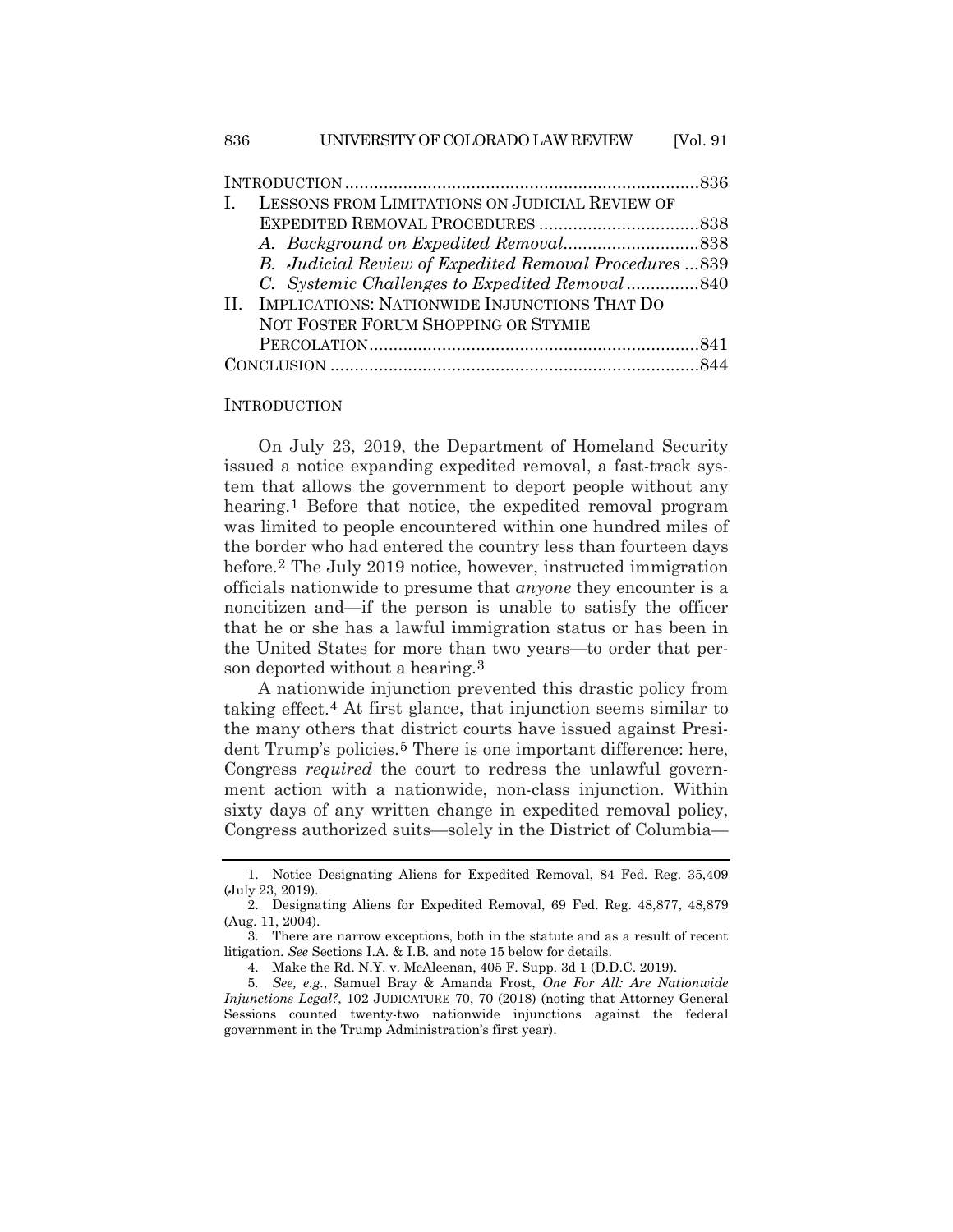concerning the "validity of the [expedited removal] system,"[6](#page-2-0) allowing a court to determine whether written policies are unconstitutional or "not consistent with applicable provisions of this subchapter or . . . otherwise in violation of law."[7](#page-2-1) The statute requires the court to determine whether a change in policy is lawful—as applied system-wide, not just to an individual but the same section prevents such challenges from being brought as class actions.

The statute includes at least two lessons for critics of nationwide injunctions. First, the statute requires the court, if it finds a legal violation, to issue a nationwide injunction without certifying a class. Second, nationwide injunctions issued under this provision are not vulnerable to several of the standard objections to such injunctions: no forum shopping is possible because the District of Columbia is the only available forum, and conflicting injunctions are not possible for the same reason.

This curious and restrictive provision of the Immigration and Nationality Act (INA) therefore highlights the lack of fit between the common criticisms of the nationwide injunction and the most common proposed solution: that relief be limited to individual plaintiffs. This short Article proceeds in two Parts. First, I describe the expedited removal framework and its limited judicial review provisions, which require that plaintiffs seek system-wide relief without filing a class action. Second, I explain why these unusual restrictions on judicial review—including a short time limit and a requirement that cases be filed in the District Court of the District of Columbia mean that nationwide injunctions of expedited removal provisions do not raise the policy concerns raised by nationwide injunctions in other contexts. I conclude that those restrictions, while themselves unjustifiably restrictive, point toward other possible ways of addressing the legitimate policy concerns articulated by opponents of the nationwide injunction.

<span id="page-2-0"></span><sup>6.</sup> 8 U.S.C. § 1252(e)(3) (2018).

<span id="page-2-1"></span><sup>7</sup>*. Id.* § 1252(e)(3)(A).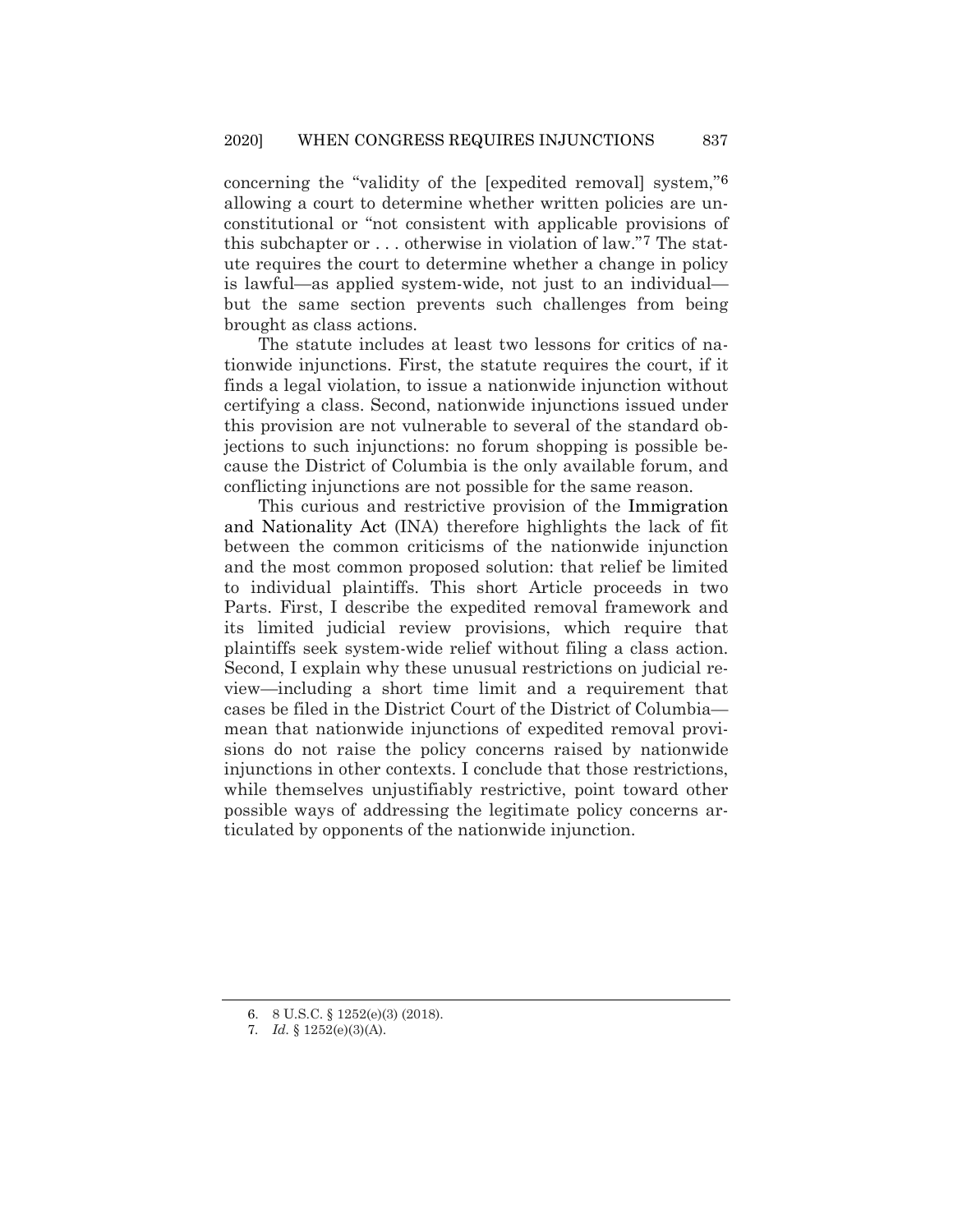# I. LESSONS FROM LIMITATIONS ON JUDICIAL REVIEW OF EXPEDITED REMOVAL PROCEDURES

## *A. Background on Expedited Removal*

When Congress passed the Illegal Immigration Reform and Immigrant Responsibility Act of 1996,<sup>[8](#page-3-0)</sup> it created new procedures designed to fast-track the deportation of people who had recently arrived in the country. Those procedures allow immigration officers to order people who arrive (or have recently arrived) without entry documents to be "removed from the United States without further hearing or review."[9](#page-3-1) Initially, those procedures applied only to people arriving at a port of entry, but the statute gave the government the power to apply the expedited removal procedure to any person:

who has not been admitted or paroled into the United States, and who has not affirmatively shown, to the satisfaction of an immigration officer, that [he or she] has been physically present in the United States continuously for the 2-year period immediately prior to the date of the determination of inadmissibility under this subparagraph.[10](#page-3-2)

From 2004 to July 2019, the government applied this provision only to people apprehended within one hundred miles of the border who could not show that they had been present in the United States for more than fourteen days.[11](#page-3-3)

The expedited removal scheme includes a shortened process for asylum seekers to obtain a hearing. If a noncitizen expresses a fear of persecution or the intent to apply for asylum, the immigration officer must refer the noncitizen for a screening hearing before an asylum officer.<sup>[12](#page-3-4)</sup> At that hearing, the asylum officer decides whether the individual has established a "credible fear of persecution,"[13](#page-3-5) which the statute

<sup>8.</sup> Pub. L. 104-208, 110 Stat. 3009 (1996).

<sup>9.</sup> 8 U.S.C. § 1225(b)(1)(A) (2018).

<span id="page-3-3"></span><span id="page-3-2"></span><span id="page-3-1"></span><span id="page-3-0"></span><sup>10</sup>*. Id.* § 1225(b)(1)(A)(iii)(II).

<sup>11.</sup> Designating Aliens for Expedited Removal, 69 Fed. Reg. at 48,879.

<sup>12.</sup> 8 U.S.C. § 1225(b)(1)(A)(ii).

<span id="page-3-5"></span><span id="page-3-4"></span><sup>13</sup>*. Id.* § 1225(b)(1)(B)(ii).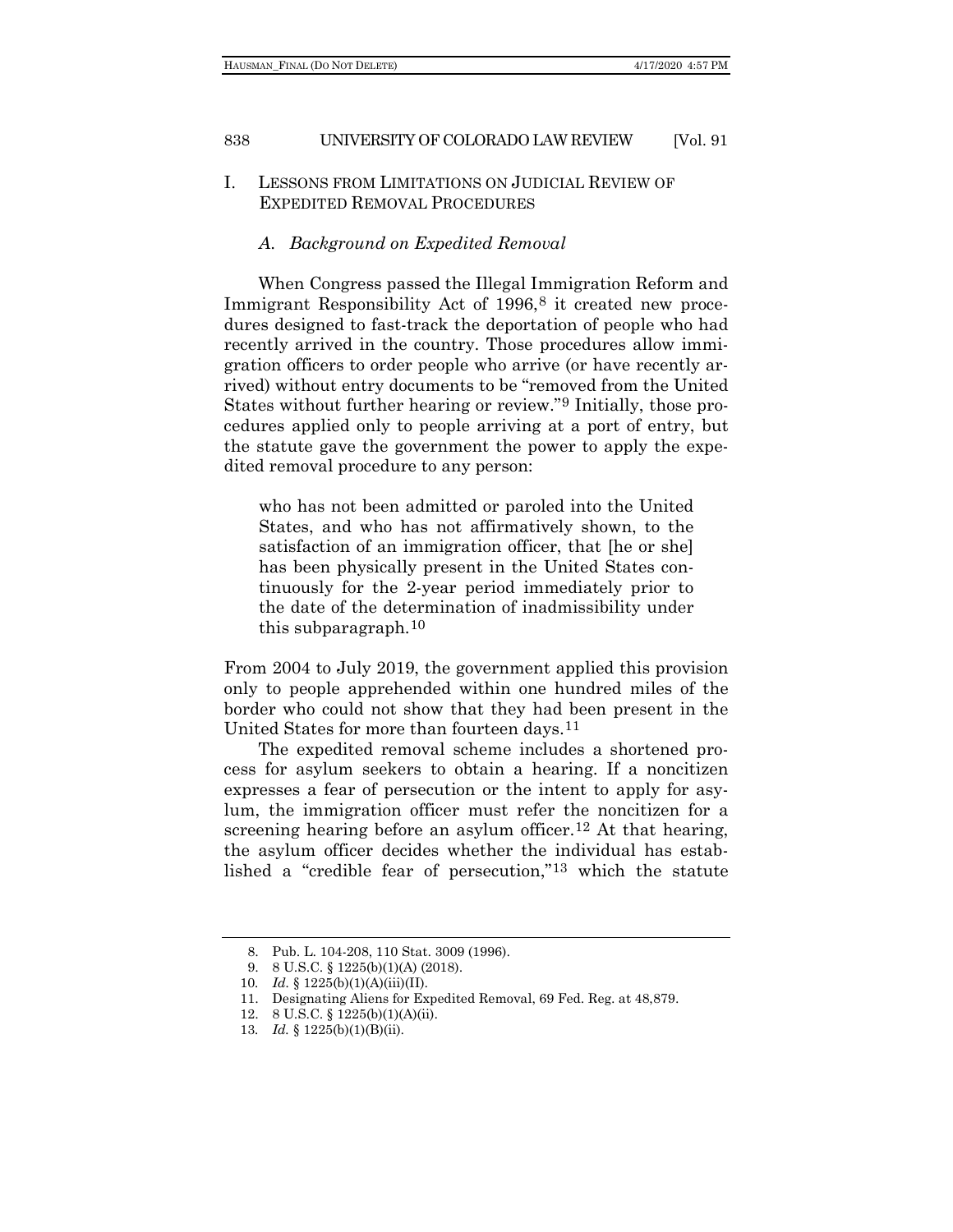defines as "a significant possibility . . . that the alien could establish eligibility for asylum."[14](#page-4-0)

#### *B. Judicial Review of Expedited Removal Procedures*

The expedited removal statute envisions two avenues for judicial review. First, in habeas petitions, the statute allows judicial review of whether a person is a noncitizen, has previously been granted asylum, is a lawful permanent resident, or was ordered removed under section 1225(b).[15](#page-4-1) Second, and relevant here, the expedited removal statute creates one narrow path for affirmative challenges "on [the] validity of the system," so long as those challenges are brought "in the . . . District of Columbia" and concern a section of the statute, regulation, or written policy.<sup>[16](#page-4-2)</sup> Such challenges must be brought no later than sixty days after the challenged action is implemented[.17](#page-4-3) Finally, and counterintuitively, although the statute foresees challenges "on [the] validity of the system," it prohibits district courts from certifying a class in any such challenge.[18](#page-4-4)

17*. Id.* § 1252(e)(3)(B).

<sup>14</sup>*. Id.* § 1225(b)(1)(B)(v).

<span id="page-4-1"></span><span id="page-4-0"></span><sup>15.</sup> 8 U.S.C. § 1252(e)(2) (2018). This provision could be read, particularly in light of constitutional avoidance concerns, to allow habeas petitions from any noncitizen challenging an expedited removal order, but no circuit has accepted that broader reading to date, and only one circuit has held that the Suspension Clause itself requires courts to hear such challenges. The Ninth Circuit has, however, held that the writ of habeas corpus must be available to asylum seekers in expedited removal proceedings (at least if apprehended within the United States) challenging the sufficiency of the procedures for review of their credible fear claims under the Constitution and the immigration statute. Thuraissigiam v. U.S. Dep't of Homeland Sec., 917 F.3d 1097 (9th Cir. 2019), *cert. granted*, Oct. 18, 2019; *but see* Castro v. U.S. Dep't of Homeland Sec., 835 F.3d 422, 448–49 (3d Cir. 2016) (holding that Petitioners lacked any right to invoke the Suspension Clause).

<sup>16.</sup> 8 U.S.C. § 1252(e)(3)(A).

<span id="page-4-4"></span><span id="page-4-3"></span><span id="page-4-2"></span><sup>18</sup>*. Id.* § 1252(e)(1)(B). The statute also deprives courts—apart from the Supreme Court—of "jurisdiction or authority to enjoin or restrain the operation of the [expedited removal provisions] . . . other than with respect to the application of such provisions to an individual alien against whom proceedings under such [part] have been initiated." *Id.* § 1252(f)(1). That provision likely does not apply to systemic challenges under § 1252(e)(3)—it could render them useless absent Supreme Court review. But even if it does apply, it surely does not apply to suits challenging the adequacy of procedures under the statute, since those challenges support, rather than challenge, the operation of the statute.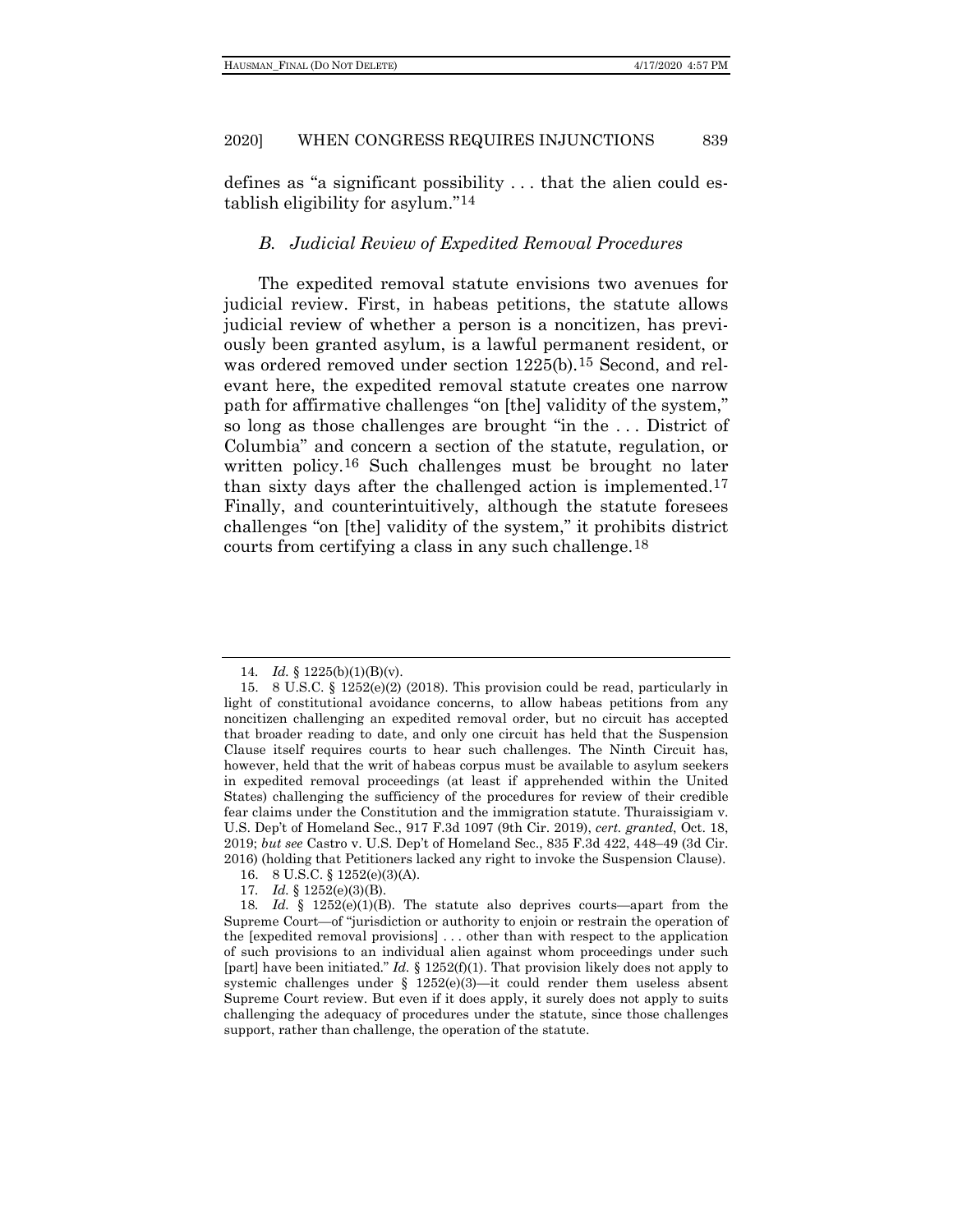#### *C. Systemic Challenges to Expedited Removal*

Since the statute was passed in 1996, only a few cases have raised systemic challenges to expedited removal under section 1252(e)(3). The first of those cases challenged the initial implementation of expedited removal for individuals arriving at ports of entry[.19](#page-5-0) On appeal, the D.C. Circuit held that the plaintiffs lacked standing and did not address the question of the scope of relief.[20](#page-5-1)

The second case was decided in 2018. The plaintiffs in *Grace v. Whitaker*[21](#page-5-2) obtained a nationwide permanent injunction preserving legal standards that had long been applied in credible fear interviews (the asylum screening interviews for people in expedited removal proceedings). The plaintiffs challenged a memorandum that implemented a decision by the Attorney General precluding asylum for most victims of domestic or gang violence.[22](#page-5-3) The court held that the legal standard promulgated by the Attorney General—which, among other things, required asylum seekers to show that their home government either condoned their persecution or was completely helpless to prevent it—was inconsistent with the immigration statute.[23](#page-5-4) The court then enjoined the application of the memorandum (which required asylum officers to apply this standard in credible fear interviews) nationwide.[24](#page-5-5)

As it entered a nationwide injunction, the court noted that a provision authorizing system-wide challenges but only individual relief would make no sense. The court reasoned, first, that section  $1252(e)(3)$ , by authorizing systemic challenges, implicitly authorized systemic injunctive relief.[25](#page-5-6) The court

<sup>19.</sup> Am. Immigr. Lawyers Ass'n v. Reno, 199 F.3d 1352, 1359 (D.C. Cir. 2000).

<span id="page-5-1"></span><span id="page-5-0"></span><sup>20.</sup> The court did suggest that  $\S$  1252(f)(1), which restricts relief to individuals, might apply in the context of challenges under  $\S 1252(e)(3)$ , but it did not have the opportunity to rule on the question. *Id.* at 1359–60.

<span id="page-5-2"></span><sup>21.</sup> 344 F. Supp. 3d 96 (D.D.C. 2018), *appeal docketed sub nom.* Grace v. William Barr, No. 19-5013 (D.C. Cir. Jan. 30, 2019). Disclosure: this case was brought by the ACLU Immigrants' Rights Project, where I am an attorney. I was not on the briefs.

<sup>22</sup>*. In re* A-B-, 27 I. & N. Dec. 316 (Att'y Gen. 2018).

<sup>23</sup>*. Grace*, 344 F. Supp. 3d at 127–30.

<sup>24</sup>*. Id.* at 141–46.

<span id="page-5-6"></span><span id="page-5-5"></span><span id="page-5-4"></span><span id="page-5-3"></span><sup>25</sup>*. Id.* at 141–43. The court also held that § 1252(f)(1)—which limits that relief enjoining the operation of the section regarding the expedited removal statute to an individual noncitizen—did not preclude systemic relief because the plaintiffs were not seeking to enjoin the *operation* of the statute itself but rather to prevent actions *inconsistent* with the statute. *Id.* at 143–44.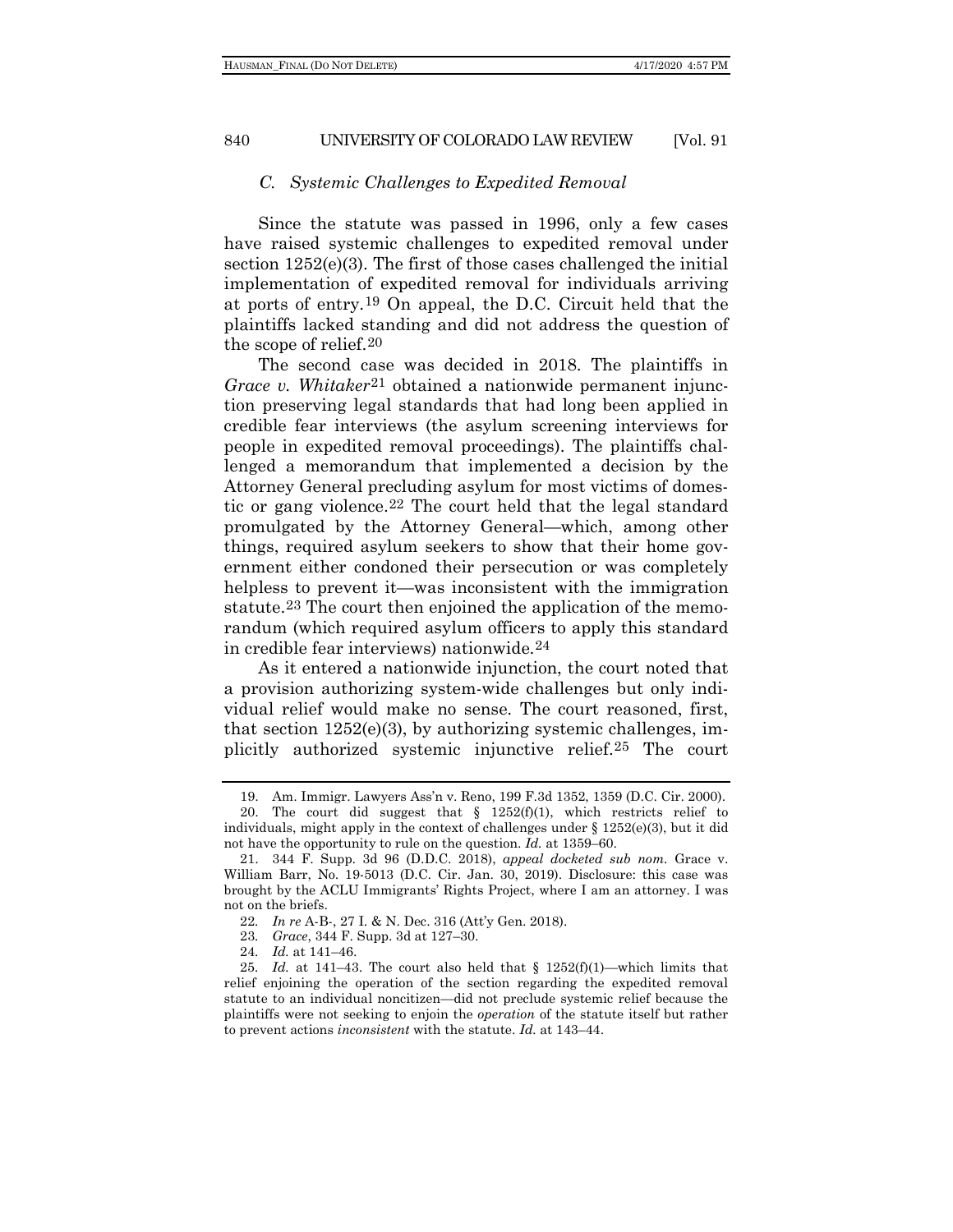rejected the government's argument that any relief it issued must benefit only the plaintiffs in the case, noting the lack of support for the view that "a Court may declare an action unlawful but have no power to prevent that action."[26](#page-6-0) In other words, Congress surely did not provide the D.C. Circuit with the power to determine the legality of written changes to expedited removal procedures, but then, in the same section, strip that court of any power to enforce its determination. Indeed, subsequent individual suits would be impossible because of the sixty-day limit, so systemic injunctive relief—rather than just precedent on point—is the *only* cure for a legal violation. The government's reading of the statute would therefore make systemic challenges an empty exercise.[27](#page-6-1)

All of these points apply in the more recent challenge to the Administration's attempt to expand expedited removal, and the same court issued a nationwide injunction of that policy.[28](#page-6-2)

# II. IMPLICATIONS: NATIONWIDE INJUNCTIONS THAT DO NOT FOSTER FORUM SHOPPING OR STYMIE PERCOLATION

<span id="page-6-4"></span>The nationwide injunction issued by the court in *Grace* is curiously immune to the common policy objections to such injunctions: forum shopping, lack of percolation, and conflicting injunctions.[29](#page-6-3) All three of these problems are inapplicable or irrelevant to injunctions in cases challenging system-wide changes to expedited removal.

<sup>26</sup>*. Id.* at 144.

<span id="page-6-1"></span><span id="page-6-0"></span><sup>27.</sup> The district court also suggested, in a footnote, that the statute's prohibition on class certification might prevent the district court from entering *retrospective* injunctive relief (i.e., require the government to conduct new credible fear interviews or allow deported individuals to return) for anyone but the plaintiffs. *See id.* at 144 n.31. Whether the statute could be read to authorize that relief as well is an open question, but in any event, the plaintiffs did not request it.

<span id="page-6-2"></span><sup>28</sup>*.* Make the Rd. N.Y. v. McAleenan, 405 F. Supp. 3d 1 (D.D.C. 2019). The opinion in that challenge, in which the plaintiffs successfully argued that the government was required to conduct notice-and-comment rulemaking, also relied on the Administrative Procedure Act's provision allowing courts generally to set aside agency action inconsistent with the law.

<span id="page-6-3"></span><sup>29</sup>*. See, e.g.*, Howard M. Wasserman, *"Nationwide" Injunctions are Really "Universal" Injunctions and They Are Never Appropriate*, 22 LEWIS & CLARK L. REV. 335 (2018); Samuel Bray, *Multiple Chancellors: Reforming the National Injunction*, 131 HARV. L. REV. 418 (2017); Michael T. Morley, *Disaggregating Nationwide Injunctions*, 71 ALA. L. REV. 1 (2019).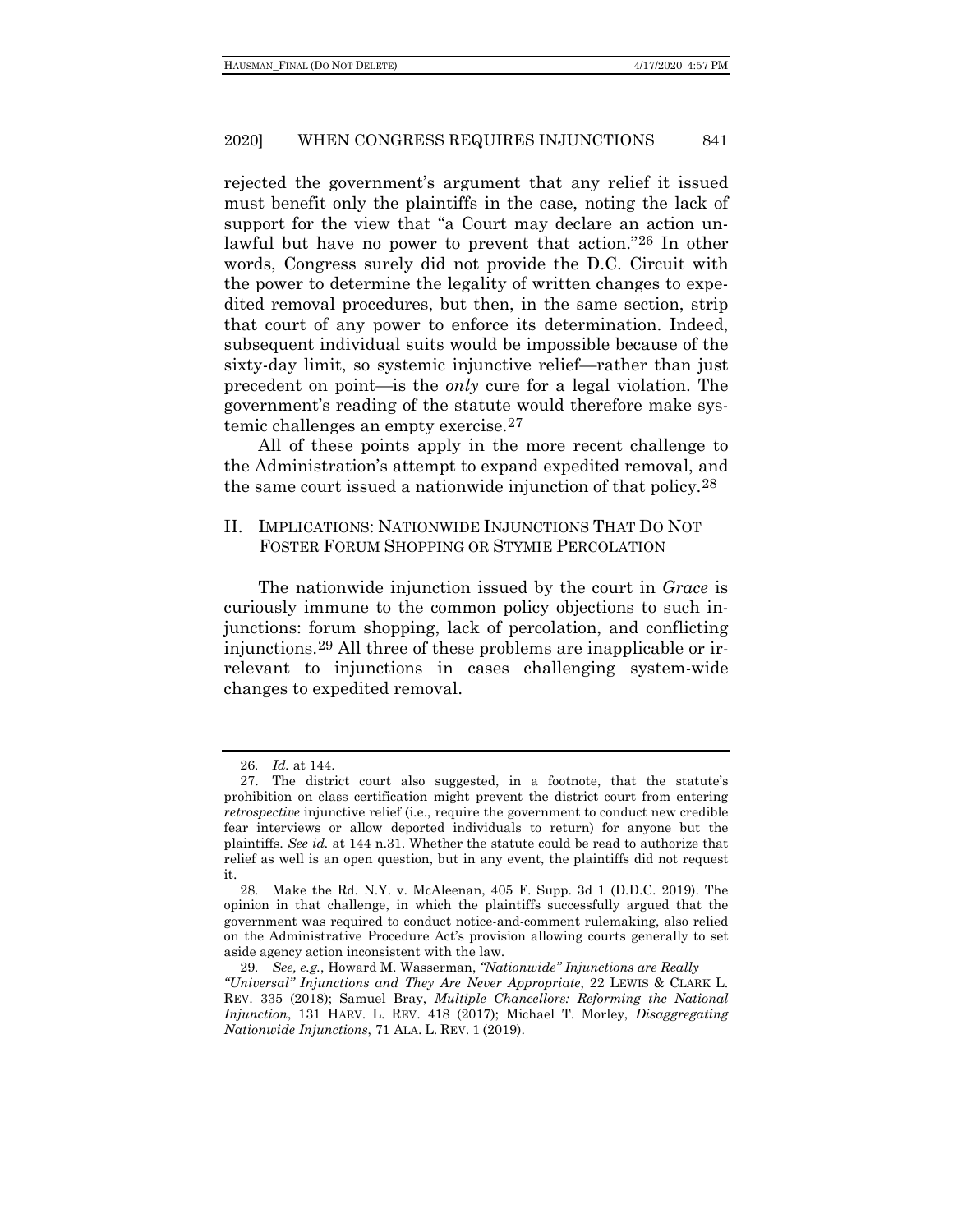First, critics argue that if a nationwide injunction is available, plaintiffs are more likely to shop for a favorable forum in order to obtain an injunction that binds other circuits, and they can shop *repeatedly*, because losing in one district or circuit does not preclude a new case in another*.*[30](#page-7-0) But forum shopping is impossible for plaintiffs challenging changes to expedited removal, since the D.C. Circuit is the only available forum.

Second, critics note that the nationwide injunction prevents decisions from percolating through circuit splits.[31](#page-7-1) But, in the expedited removal context, no percolation is possible because only a single district has jurisdiction to hear the claims. The lack-of-percolation objection therefore applies not to nationwide *relief* under that section but rather to Congress's decision to confine *judicial review* to a single district.

Third, critics suggest that injunctions issued in different circuits or districts may conflict.[32](#page-7-2) Again, this concern simply does not apply in the context of section 1252(e)(3). Conflicting injunctions are not possible within a single district.

The smaller doctrinal oddities identified by critics as the results of nationwide injunctions are similarly irrelevant in the context of section 1252(e)(3). For example, nonmutual offensive issue preclusion does not run against the government.[33](#page-7-3) In other words, the federal government is normally not precluded from raising arguments that it has unsuccessfully raised when litigating against other plaintiffs, and nationwide injunctions do preclude such arguments. But nonmutual offensive issue preclusion has no application where review is limited to a twomonth period in a single judicial district.

In another putative oddity, Federal Rule of Civil Procedure 23(b)(2) sets out requirements for class-wide relief in actions for injunctive and declaratory relief, and nationwide injunctions in non-class actions ignore these requirements. But the expedited removal statute specifically precludes class-wide re-

<span id="page-7-0"></span><sup>30.</sup> Bray, *supra* note [29,](#page-6-4) at 457–61; Morley, *supra* not[e 29,](#page-6-4) at 32; Wasserman, *supra* note [29,](#page-6-4) at 363–64.

<span id="page-7-1"></span><sup>31.</sup> Bray, *supra* note [29,](#page-6-4) at 461–62; Morley, *supra* note [29,](#page-6-4) at 20, 32, 52; Wasserman, *supra* not[e 29,](#page-6-4) at 378, 381.

<span id="page-7-2"></span><sup>32.</sup> Bray, *supra* note [29,](#page-6-4) at 462–63; Morley, *supra* not[e 29,](#page-6-4) at 60; Wasserman, *supra* note [29,](#page-6-4) at 383–84.

<span id="page-7-3"></span><sup>33</sup>*. See* Bray, *supra* note [29,](#page-6-4) at 464; *but see* Zachary D. Clopton, *National Injunctions and Preclusion*, 118 MICH. L. REV. 1 (2019) (arguing that the federal government does not merit an exception from the general rule concerning nonmutual collateral estoppel).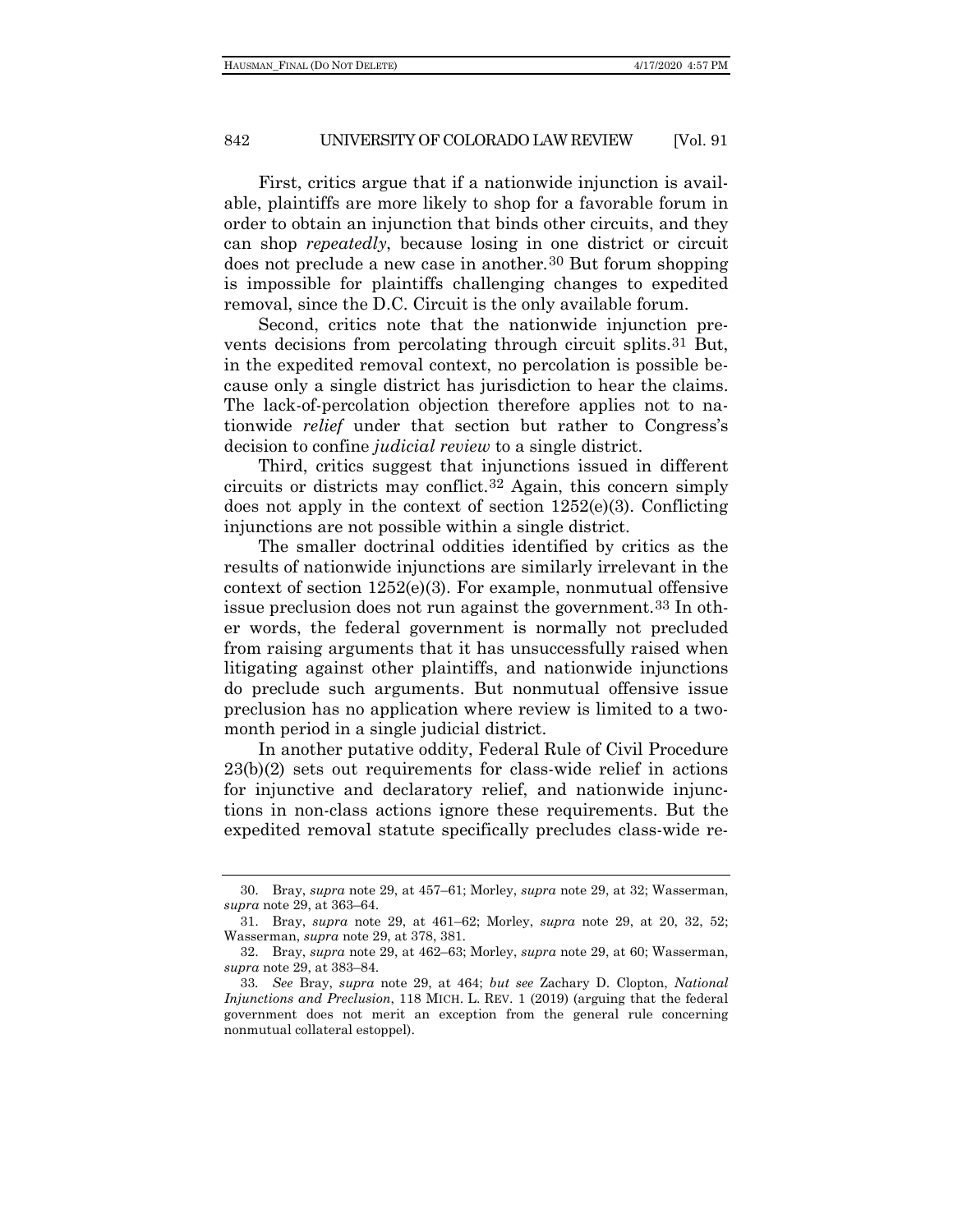lief, indicating that Congress did not believe those safeguards were necessary in this context. Finally, critics note that there are limits on a district court judge's power to establish the law in other districts.[34](#page-8-0) However, as explained above, Congress intended to give district courts exactly that power in this context, and in any event, district judges routinely determine the law in other districts in class actions and even cases that include individual plaintiffs dispersed across judicial districts.

Given that none of these criticisms apply to system-wide challenges to expedited removal, such challenges present an archetypical situation in which a nationwide injunction is appropriate. That such a situation exists at all should give the most uncompromising critics of those injunctions pause and should make courts skeptical of the view that injunctions should never benefit nonplaintiffs. But what can section 1252(e)(3) tell us about *when* nationwide injunctions are appropriate?

First, injunctions that reach beyond the plaintiffs may be especially appropriate when class-wide relief is unavailable or insufficient. Consider, for example, a hypothetical case in which no individual plaintiff would have standing to challenge a policy—perhaps because the injury to each individual was small, or the individuals harmed were abroad—but an organization could establish an injury. A class action might be impossible, but an organizational plaintiff could establish that the challenged policy was illegal. Or, even if some individuals had standing, a comprehensive class action might be impossible if the challenged action affected the potential plaintiffs in widely differing ways. In these situations, relief reaching beyond an individual or organizational plaintiff can be appropriate without a class action. Courts might therefore more explicitly consider, in determining the scope of injunctive relief, whether a case could practicably be brought as a class action. In cases where class relief is not practicable and many people are harmed, injunctions reaching beyond the plaintiffs are more often urgently needed.

Second, nationwide relief would raise fewer concerns if courts could solve the forum shopping problem: plaintiffs should not be able to keep trying new districts until they find one that issues the nationwide order that they seek. A simple remedy for this problem would be to give preclusive effect to

<span id="page-8-0"></span><sup>34.</sup> Bray, *supra* note [29,](#page-6-4) at 465; Morley, *supra* note [29,](#page-6-4) at 52.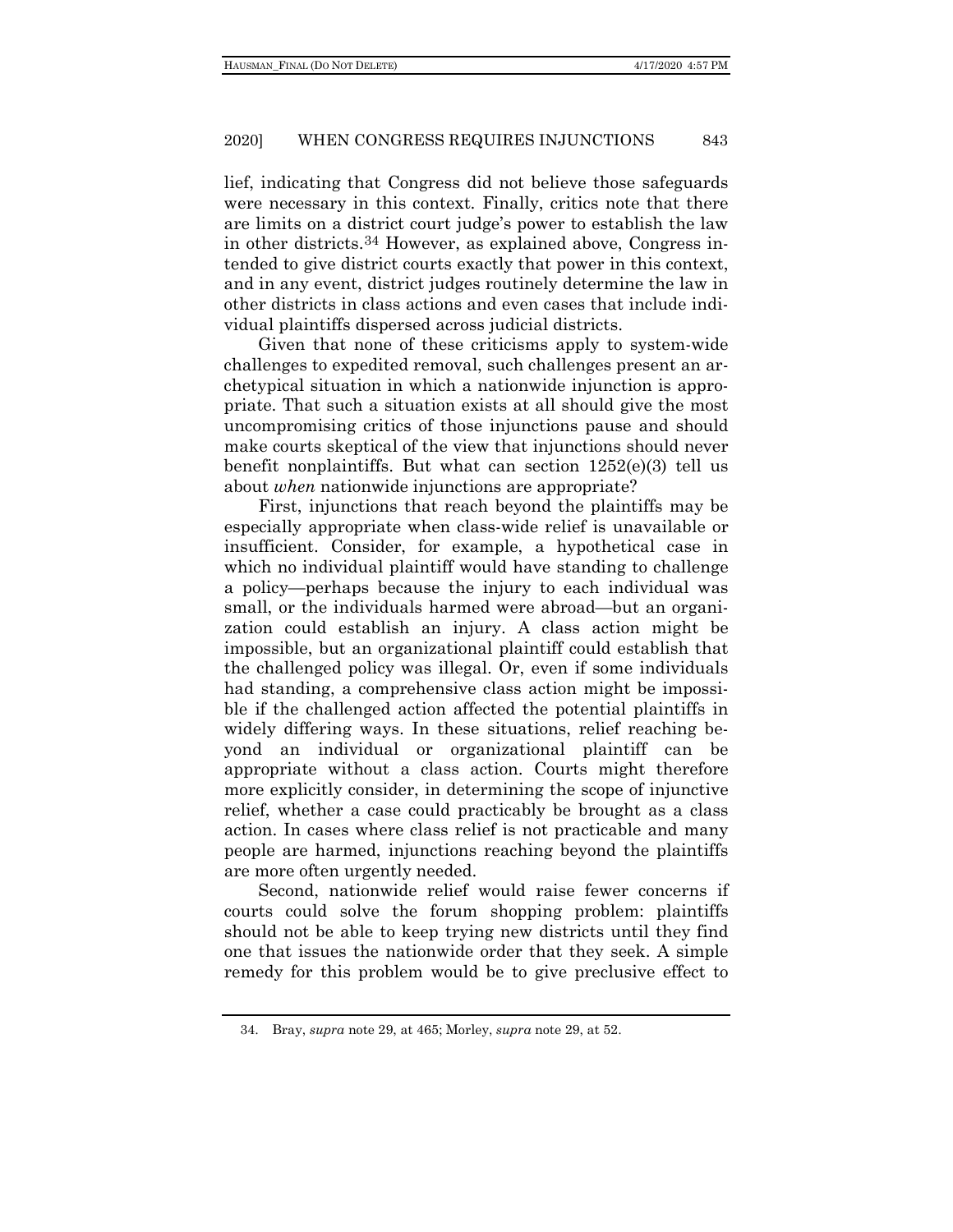decisions in cases in which the plaintiffs seek nationwide relief, whether the court issues the injunction or refuses to do so. Preclusion of absent plaintiffs' future claims is the result of both nationwide class actions and section 1252(e)(3)'s requirement that plaintiffs file in the D.C. Circuit within sixty days of any challenged policy change. Of course, allowing such preclusion raises problems of its own: class actions include safeguards for absent class members[35](#page-9-0) precisely because their claims will be precluded by the class action. Courts might adopt similar safeguards even without class certification, though devising such procedures could require revising the Federal Rules of Civil Procedure. But safeguards for absent individuals may be less necessary in at least one of the situations where nationwide relief is most appropriate—where an individual plaintiff would lack standing to bring his or her own case but an organizational plaintiff does have standing.[36](#page-9-1)

Finally, it is possible to imagine other rules that address preclusion and lack-of-percolation concerns. Consider, for example, a default rule that a loss would have preclusive effect but only in the circuit of the relevant court. In that case, plaintiffs could still try their luck elsewhere, but at least not in the same circuit. Such a rule would be less draconian than section 1252(e)(3)'s one-shot-within-sixty-days requirement, but it could still help address critics' worries that nationwide injunctions prevent percolation.

In sum, system-wide challenges to expedited removal require nationwide injunctions, but such injunctions lead to none of the bad results that concern critics of the nationwide injunction. That should make both critics and defenders think about what other tweaks to existing rules could limit and improve nationwide injunctions.

# **CONCLUSION**

In the peculiar context of challenges to expedited removal, nationwide relief is not subject to the most common policy ob-

<span id="page-9-0"></span><sup>35.</sup> These include notice, *see* FED. R. CIV. P. 23(c)(2), and, in (b)(3) class actions, the opportunity to be excluded from the class. *Id.* 23(c)(2)(B).

<span id="page-9-1"></span><sup>36.</sup> Moreover, as Alan Trammell has pointed out, courts already bind nonparties in many ways—most obviously, by binding future litigants through precedent. *See* Alan Trammell, *Precedent and Preclusion*, 93 NOTRE DAME L. REV. 565, 568 (2017).